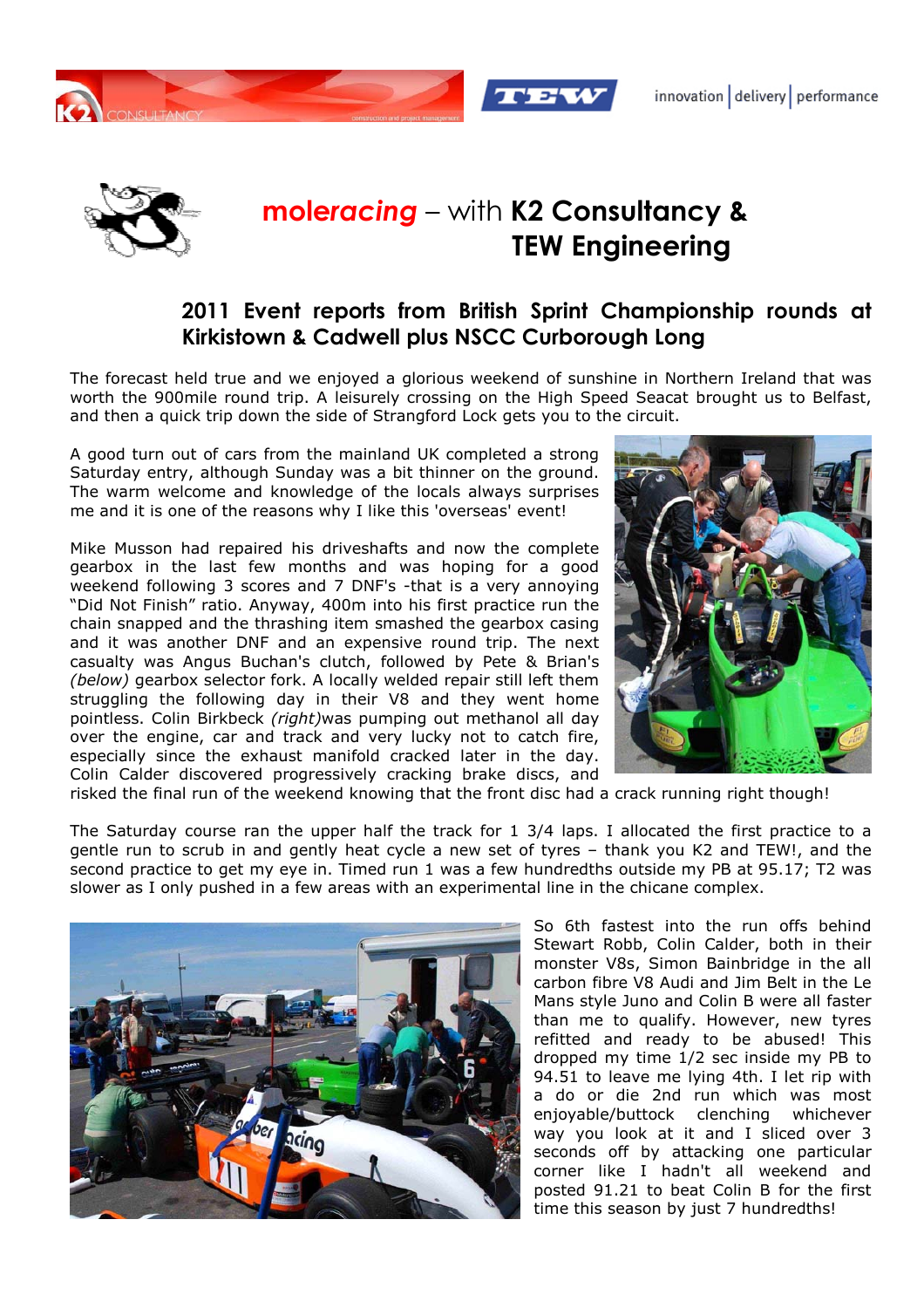Simon didn't have such a good ending however. Whilst braking - recording over 2G longitudinally with a 998kg, 800bhp car, the front right hand suspension broke, pitching the car into a big crash. Simon was taken to hospital for a check up but was OK and joined us all later for a big meal.

The following day was similar on the full circuit, but with even less runners, I just took one timed run to qualify.

Stewart and Colin C continued the good form and Stewart cemented his position at the head of the championship with 2 wins and a course record on every run. I couldn't pip Colin Birkbeck this day but we were only tenths apart. But 2 bonus points were added to the total by being inside the old 2 litre class record on each run!



A mad dash to the catch the 7pm ferry saw most of us on it, musing over the weekend over a glass or two of wine - well it was 3 hours on the water before we had to drive again!



A day at Silverstone watching the F1 cars practice in the wet - see this snap of Rosberg I took going past the new pit complex - got me in the mood for the following days round at the local Curborough venue. International Racing to Club Sprinting!

The round was not a British event, but I wanted to compete at my local

Nottingham Sports Car Club's event and see how I fared with the new car on a track I had driven many times. A PB of 55.10 had never been bettered since I set it in 2000, but the weather was perfect and I was spurred on by excellent competition. I opened the gearbox and optimised the gear ratios from Kirkistown, the previous weekend, as the top speed at Curborough was only 109mph, compared to 140 in Ireland.

A first practice run of 54.69 bode well and this was followed up with a 53.11, but Lee Griffiths, who competes in the British Hillclimb championship was out in his brand new OMS 25 and laid his mark down with a 54.42 followed by a 53 dead, and Gary Thomas in his Force PT ended his practice on a 54.82 and David Owen in another OMS was also in the 53's.

A long lunch, a change to the best set of tyres and removal of the starter battery lightened the car by 7kgs and we were set for the first of only 2 timed runs.

Gary was first of the quick cars to run and had a stunning 1.92 second 0-64ft



time which means he was pulling more than 1G of longitudinal acceleration away from the line and he stopped the clocks at 52.76 to break the 10 year old class record. No chance I thought of FTD today then! Lee had a smooth and rapid run in the mid 53's. I was always conscious of not crashing the car bearing in mind the following weekend I was out at Cadwell Park in the 'British', but...... as you spin the tyres to clean and warm prior to launch, that all goes out the window!! Steady, committed and with not much margin for error I put up a 52.61 to snick ahead of Gary by a tenth!